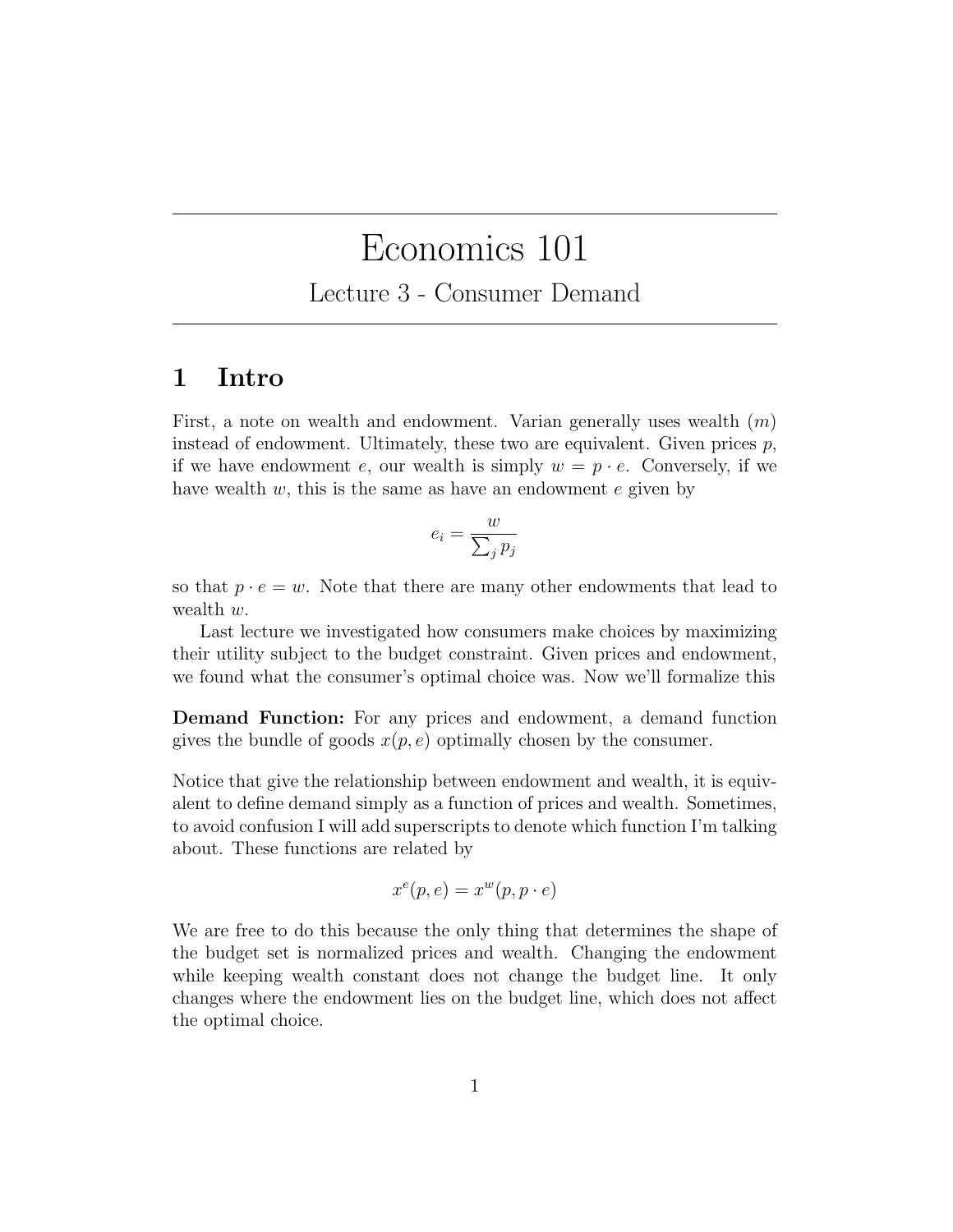Also note that we assume throughout that  $x$  is a function, meaning that the is one and only one optimal choice. In general, it may be there are multiple choice of  $x$  that yield the same maximal utility, in which case  $x$ would be a set-valued function. Assuming that utility is strictly increasing rids us of this problem.

## 2 Comparative Statics

Often we will be interested in how a consumer's choice will vary with certain economic variables such as market prices, wealth, or certain preference parameters. We'll be interested primarily in two of these.

Price Effects: Holding wealth constant, how does price affect the optimal choice?

$$
\frac{\partial x_i(p,w)}{\partial p_i} \gtrless 0
$$

Wealth Effects: Holding prices constant, how does wealth affect the optimal choice?

$$
\frac{\partial x_i(p,w)}{\partial w} \geq 0
$$

We'll look at each of these separately.

#### 2.1 Wealth Effects

Increasing wealth while holding prices constant simply shifts the budget line outwards while keeping the slope the same. Decreasing wealth does the opposite.

Each change in wealth will lead to a new optimal consumption bundle. Fixing a certain price vector, if we were to map out the choice for each possible value of  $w$ , this would sketch out what is known as the wealth offer curve. This would necessarily start from the origin and move out from there.

**Proposition 1.** If  $w' \geq w$ , then  $x(p, w') \nleq x(p, w)$ .

Since the budget set becomes strictly larger when wealth increases to  $w'$ , if it optimal to decrease consumption in every good upon this increase in wealth,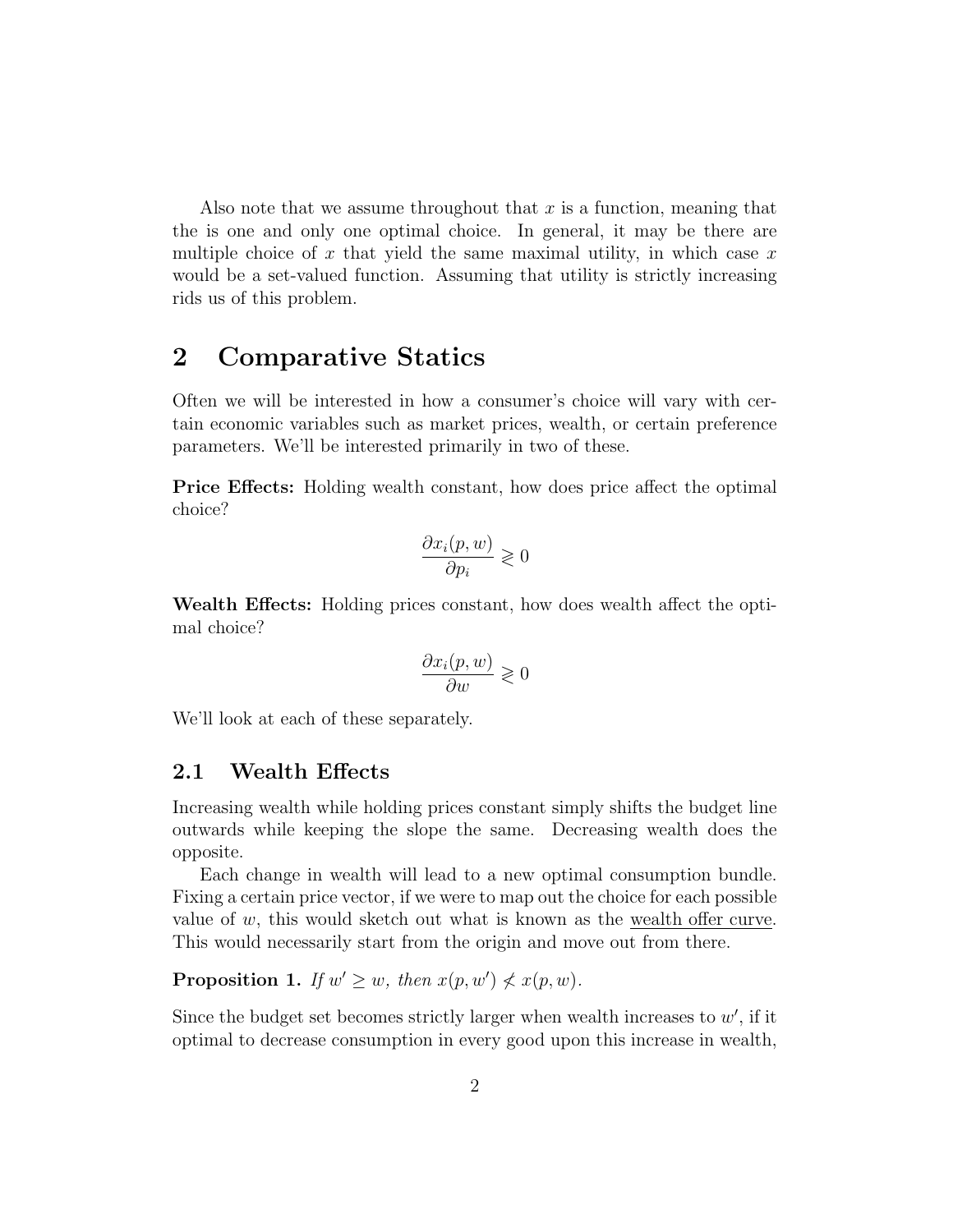then  $x(p, w')$  should have been the optimal choice for  $(p, w)$  as well. Notice with vectors,  $\nless$  is not equivalent to  $\geq$ .

With this, we can now define two classes of goods, depending on how their demand responds to changes in wealth.

Normal Good: Consumption is increasing in wealth

$$
\frac{\partial x_i(p,w)}{\partial w} \ge 0
$$

Inferior Good: Consumption is decreasing in wealth

$$
\frac{\partial x_i(p,w)}{\partial w} \le 0
$$

We'll often say that these are properties of goods. Really, they are properties of utility functions (and their associated demand functions). Additionally, this is a local property, so some goods may be normal for certain prices or wealth levels and inferior for others. Often, using these terms implicitly means that the above conditions hold for all  $(p, w)$ . An immediate implication of the proposition above is that at any  $(p, w)$ , there must be at least one normal good.

We may also be interested in how the fraction of income spent on a particular good changes with wealth. The fraction of wealth spent on good  $i$  is

$$
\frac{p_i x_i(p, w)}{\sum_j p_j x_j(p, w)} = \frac{p_i x_i(p, w)}{w}
$$

If this fraction is increasing, then the good is called a luxury good. Otherwise, it is called a necessary good. When this fraction is constant for all  $w$ , we say that preferences are homothetic.

If the optimal choice can be written in the form

$$
x(p, w) = z(p) \cdot w
$$

then

$$
\frac{p_i x_i(p, w)}{\sum_j p_j x_j(p, w)} = \frac{p_i z_i(p)}{\sum_j p_j z_j(p)}
$$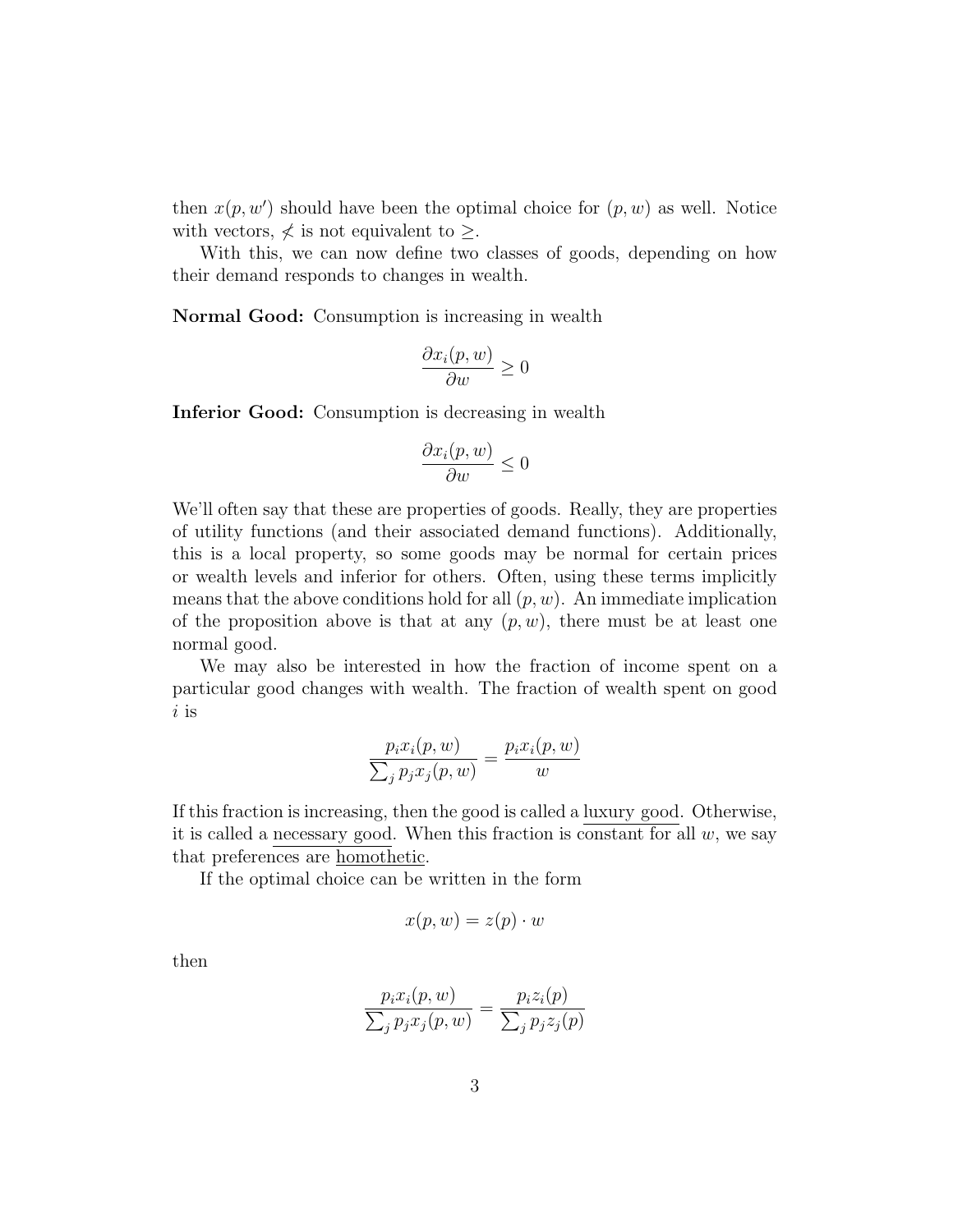and thus the fraction is independent of  $w$ , meaning preferences are homothetic. Notice that this is the case for Cobb-Douglas, CES, and Leontieff preferences. It is not the case for the modified Cobb-Douglas preferences we looked at.

Example 1. Consider the utility function

$$
u(x_1, x_2) = x_1^{\gamma_1} + x_2^{\gamma_2}
$$

where  $\gamma_1 = \frac{3}{4}$  $\frac{3}{4}$  and  $\gamma_2 = \frac{1}{4}$  $\frac{1}{4}$ . Let  $p_1 = p_2 = 1$ . Find the optimal choices as functions of  $w$ . Which good is inferior and which is normal? What about luxury vs. necessary?

#### 2.2 Price Effects

Now we're going to do the same exercise but for price changes instead of wealth changes. Again, here we change prices while keeping wealth fixed. Decreasing the price of good  $i$  will rotate the budget set out towards good  $i$ . Increasing the price of good  $i$  will do the opposite. We have two analogous classifications for price effects

Ordinary Good: Consumption decreases when price increases

$$
\frac{\partial x_i(p,w)}{\partial p_i} \le 0
$$

Giffen Good: Consumption increases when price increases

$$
\frac{\partial x_i(p,w)}{\partial p_i} \ge 0
$$

As before, these are local properties and may or may not hold at different prices and wealth levels. Giffen goods are remarkably hard to spot in the wild.

In addition to direct price effects, there are also cross-good effects. That is, we can look at how the change in the price of good  $i$  affects consumption of good j. We classify these effects as

**Substitutes:** Consumption of good i increases with the price of good j

$$
\frac{\partial x_i(p,w)}{\partial p_j} > 0
$$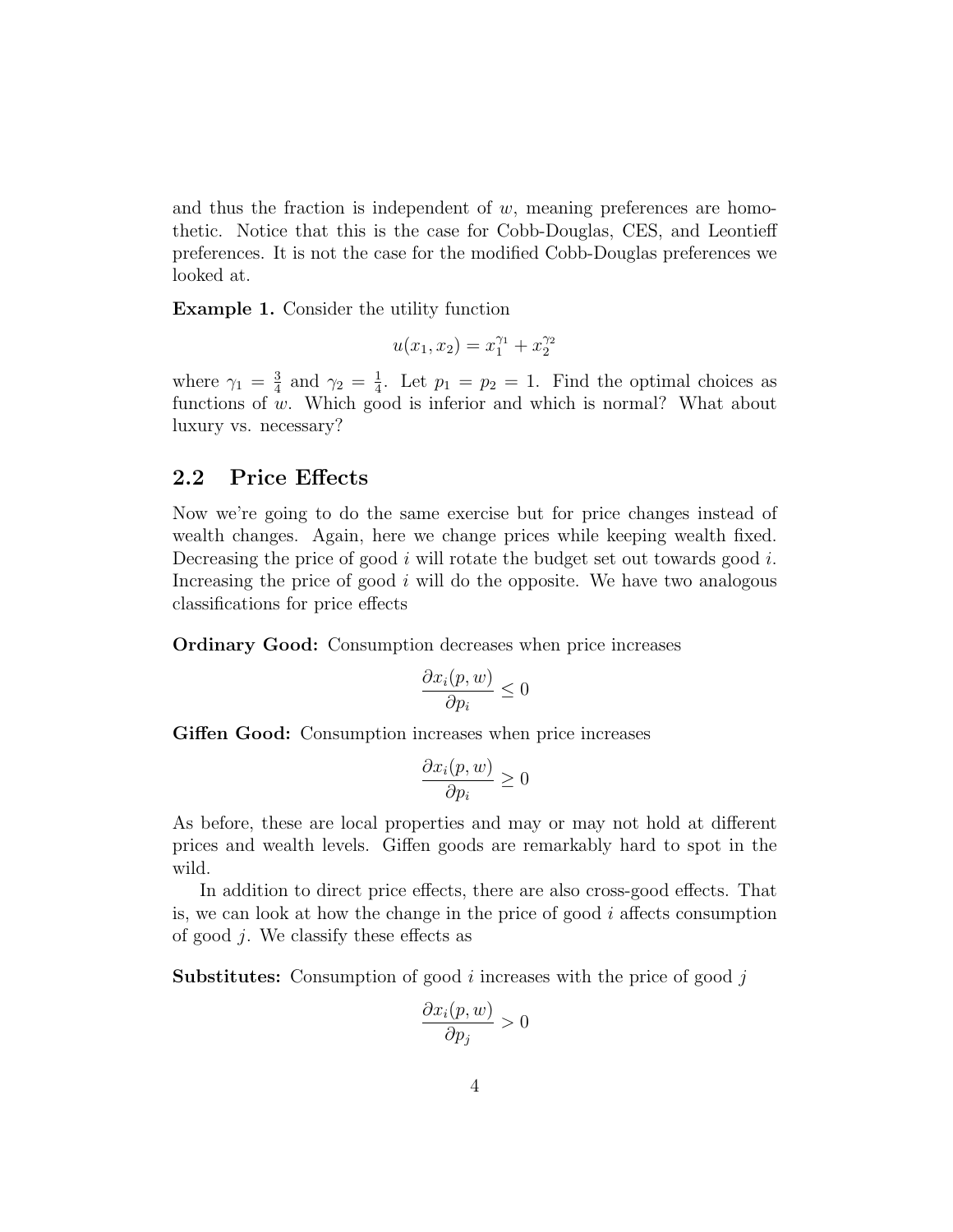**Complements:** Consumption of good i decreases with the price of good j

$$
\frac{\partial x_i(p,w)}{\partial p_j} < 0
$$

One important things to note is that in settings where there are only 2 goods, it can be that good i is a substitute for good j, but good j is not a substitute for good  $i$ .

### 3 Price Effects

Up until now, we have been considering changes in prices or wealth keeping the other fixed. Now we wish to determine the total of effect of a price change on consumption. To do this, we must switch back to thinking about endowments. This way, price has a direct effect as well as a wealth effect, since changing prices also changes the value of a consumers endowment, that is, their wealth.

To avoid confusion, I will explicitly label the functions  $x^e(p, e)$  and  $x^w(p, w)$ . Recall that these two functions are related by

$$
x^e(p, e) = x^w(p, p \cdot e)
$$

Differentiating the above equation with respect to  $p_i$ , we arrive at

$$
\frac{\partial x_i^e(p, e)}{\partial p_i} = \frac{\partial x_i^w(p, w)}{\partial p_i} + \frac{\partial x_i^w(p, w)}{\partial w} \times e_i
$$
\nnet price effect\npure price effect\npure wealth effect

This decomposes the net price effect into the pure price effect and the wealth effect. Rearranging yields

$$
\frac{\partial x_i^w(p,w)}{\partial p_i} = \frac{\partial x_i^e(p,e)}{\partial p_i} - \frac{\partial x_i^w(p,w)}{\partial w} \times e_i
$$

The value of the endowment e here is arbitrary. Suppose it is the case that  $e = x^e(p, e) = x^*$ . Assuming increasing utility, this will satisfy  $w = p \cdot e =$  $p \cdot x^*$ . Therefore

$$
\frac{\partial x_i^w(p, w)}{\partial p_i} = \frac{\partial x_i^e(p, x^*)}{\partial p_i} - \frac{\partial x_i^w(p, w)}{\partial w} \times x_i^*
$$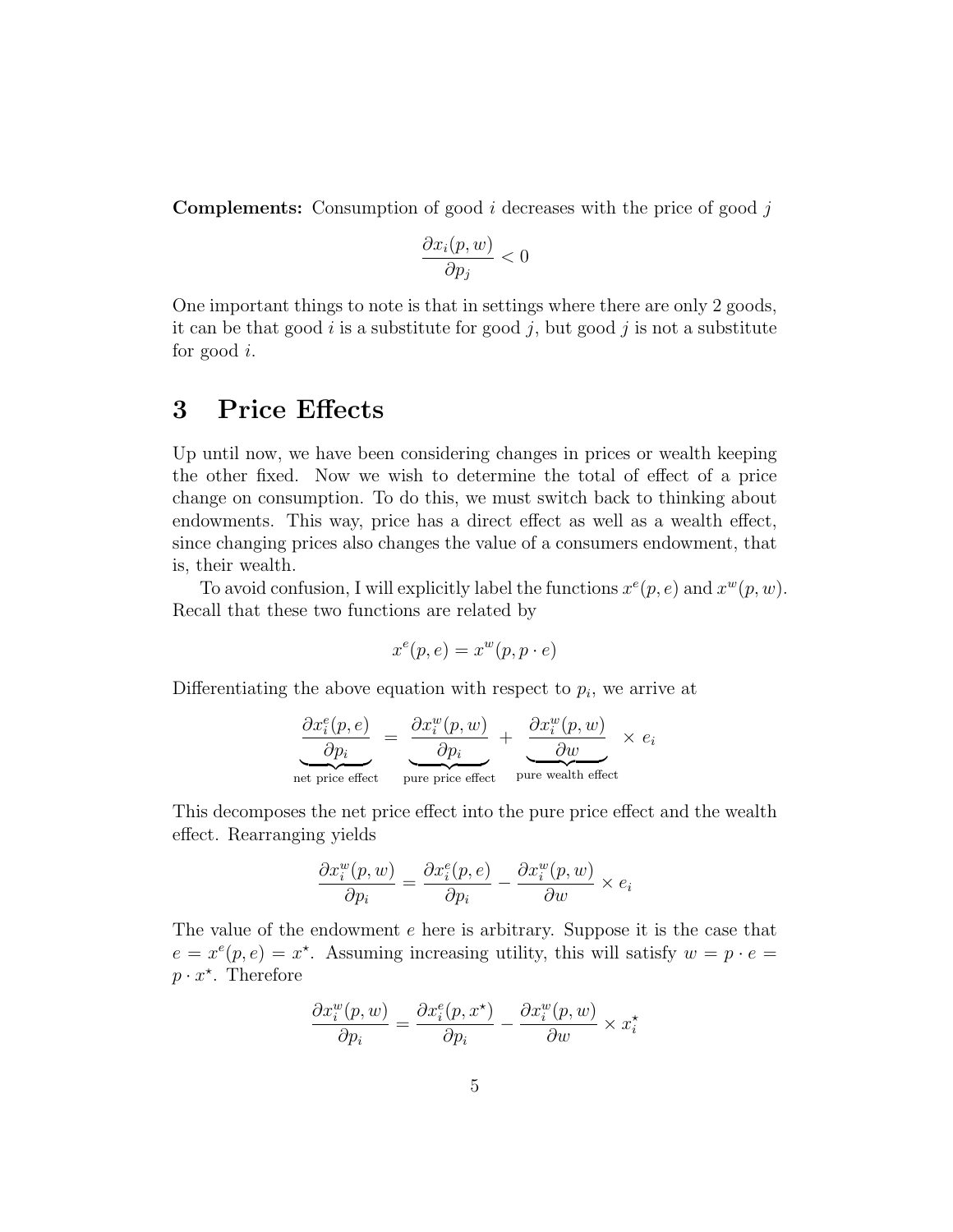The above equations is called the Slutsky equation. We can plug this equation into the decomposition equation above to yield an alternate form

$$
\frac{\partial x_i^e(p,e)}{\partial p_i} = \frac{\partial x_i^e(p,x^\star)}{\partial p_i} - \frac{\partial x_i^w(p,e)}{\partial w} \times (x_i - e_i)
$$

Now consider the following result.

**Lemma 1.** When the optimal choice is the endowment, the net substitution effect is negative. That is, when  $x^e(p, e) = e = x^*$ , we have

$$
\frac{\partial x_i^e(p,x^\star)}{\partial p_i} \leq 0
$$

*Proof.* Consider if we go from  $p_i$  to  $p'_i$ . Let the new price vector with other elements unchanged to  $p'$ . We wish to show that

$$
\frac{x_i^e(p', x^\star) - x_i^e(p, x^\star)}{p_i' - p_i} \le 0
$$

Since  $x^*$  is the optimal choice in  $B(p, x^*)$ , it is preferred to every point in  $B(p, e)$ . If  $x^e(p', x^*) = x^e(p, x^*)$ , then we are all set. Otherwise, the new point  $x' = x^e(p', x^*)$  must be strictly preferred to  $x^*$ . In this case, x' cannot be in  $B(p, x^*)$ . It is however, in  $B(p', x^*)$ . These imply

$$
p \cdot x' > p \cdot x^*
$$
 and  $p' \cdot x' \le p' \cdot x^*$ 

Rearranging

$$
-p \cdot (x' - x^*) < 0 \qquad \text{and} \qquad p' \cdot (x' - x^*) \le 0
$$

Summing

$$
(p'-p)\cdot(x'-x^\star)<0
$$

and since  $p'$  and  $p$  differ only in the  $i<sup>th</sup>$  dimension

$$
(p'_i - p_i)(x'_i - x_i^*) < 0
$$
\n
$$
\Rightarrow \frac{x'_i - x_i^*}{p'_i - p_i} < 0
$$

when  $p'_i \neq p_i$ , as we wished to show. Taking the limit as  $p'_i \rightarrow p_i$ , yields the derivative form.  $\Box$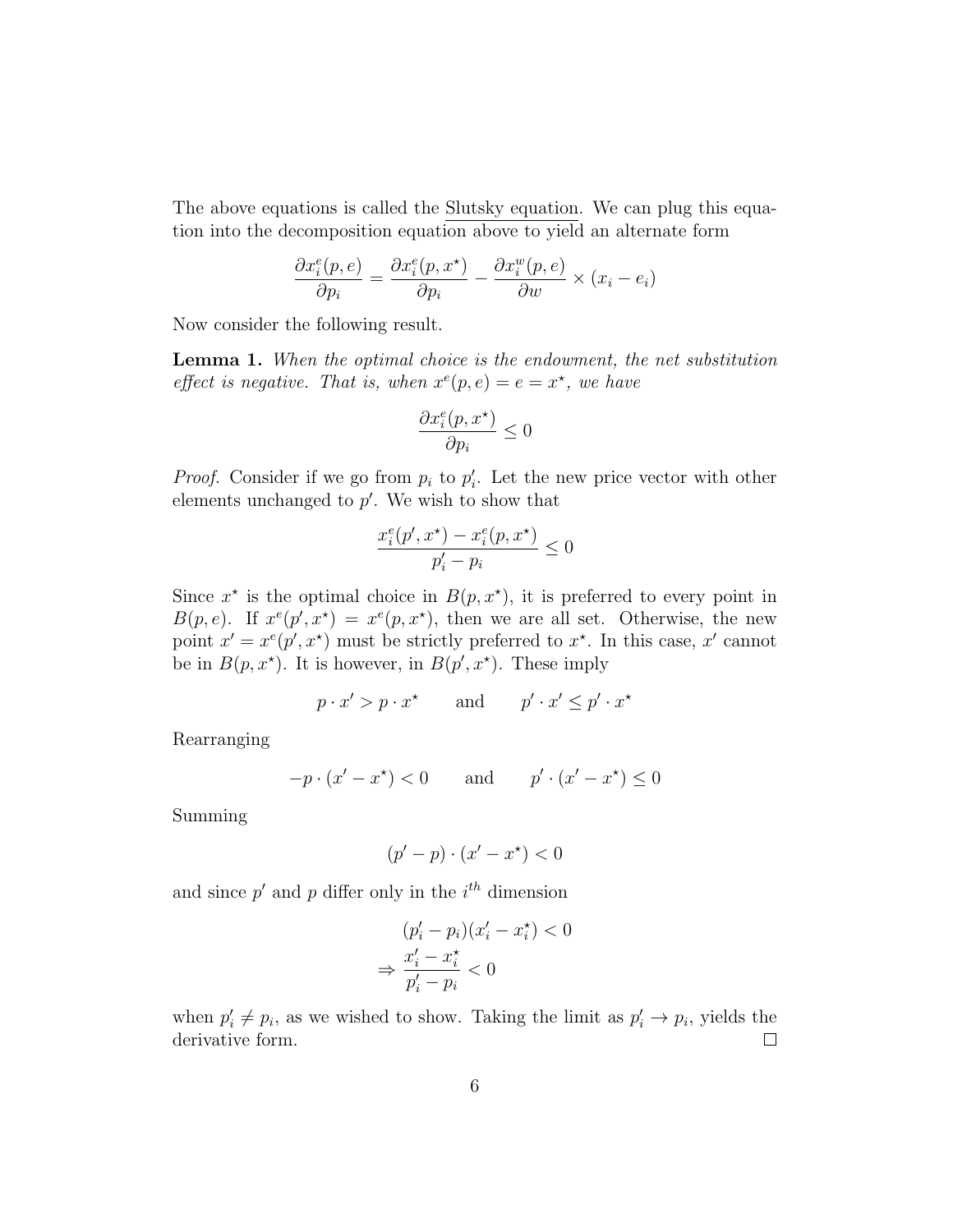Tying this back to the Slutsky equation, we can also see the following result

Proposition 2. If good *i* is a normal good, then it is also an ordinary good. Proof. Being a normal good means that

$$
\frac{\partial x_i^w(p, w)}{\partial w} \ge 0
$$

Looking back to the Slutsky equation, having established that the first term is negative and subtracting a positive term, we conclude that

$$
\frac{\partial x_i^w(p,w)}{\partial p_i} \leq 0
$$

meaning good  $i$  is an ordinary good.

Using the alternate form of the Slutsky equation, we can conclude using a proof similar to the above that

**Proposition 3.** If good i is a normal good and  $x_i \geq e_i$ , then demand is decreasing in the price of i, that is

$$
\frac{\partial x^e_i(p,e)}{\partial p_i} \leq 0
$$

Example 2 (Cobb-Douglas). Recall from last lecture that with Cobb-Douglas utility, the agent spends a fraction  $\alpha_i$  of his wealth on good i. This implies demand functions of the form

$$
x_i^e(p, e) = \frac{\alpha_i(p \cdot e)}{p_i}
$$
 and  $x_i^w(p, w) = \frac{\alpha_i w}{p_i}$ 

All goods are normal goods with C-D since

$$
\frac{\partial x_i^w(p, w)}{\partial w} = -\frac{\alpha_i}{p_i} > 0
$$

Thus they are ordinary goods as well, as we can check

$$
\frac{\partial x_i^w(p, w)}{\partial p_i} = -\frac{\alpha_i w}{p_i^2} < 0
$$

Now let's find the net price effect

$$
\frac{\partial x_i^e(p, e)}{\partial p_i} = \frac{p_i \alpha_i e_i - \alpha_i (p \cdot e)}{p_i^2} = \frac{\alpha_i}{p_i^2} \bigg[ p_i e_i - w \bigg] < 0
$$

So here the net price effect is negative, regardless of whether  $x_i$  is larger or smaller than  $e_i$ . This is fine, since that was only a sufficient condition.

 $\Box$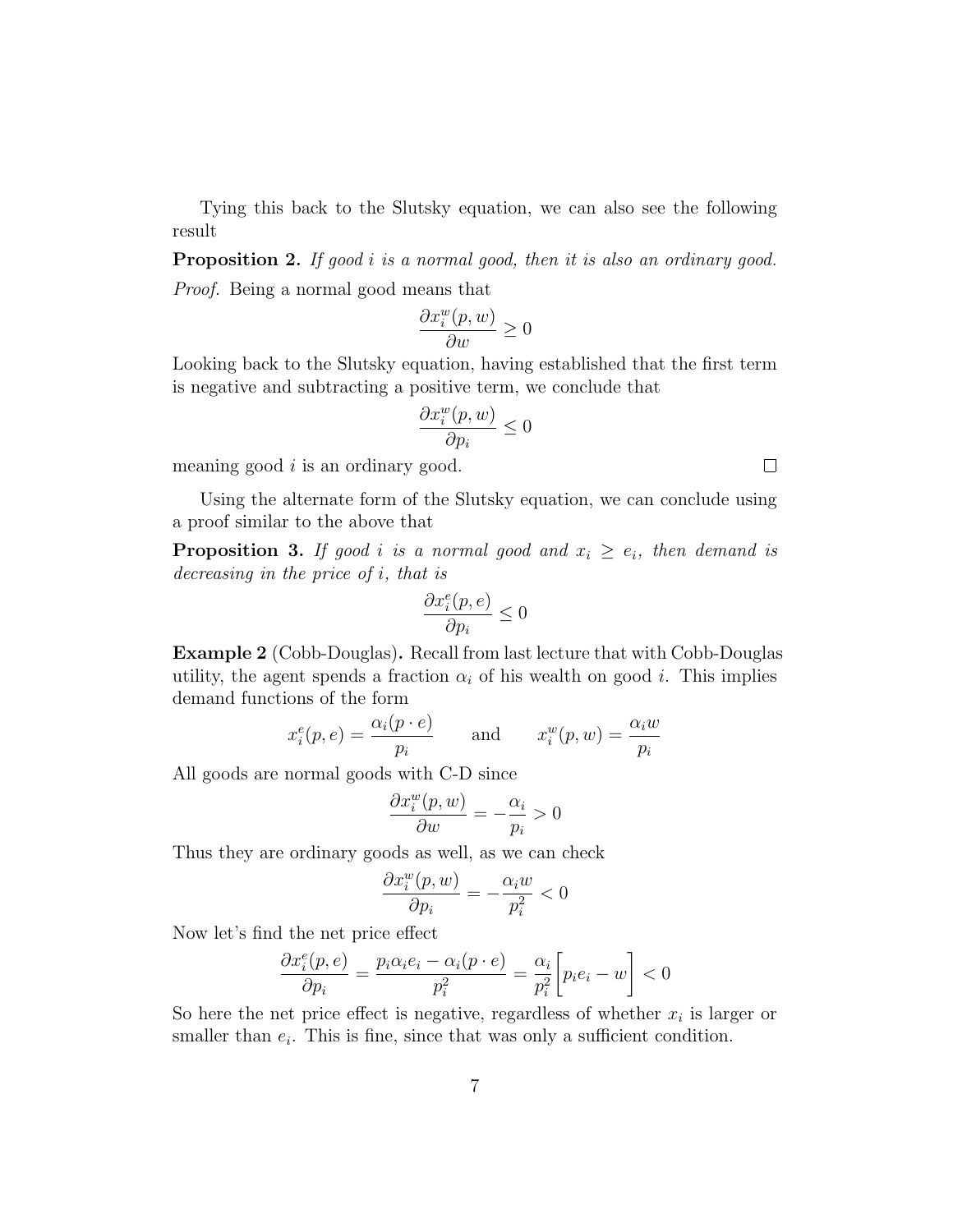## 4 Offer Curves

Recall before we discussed the concept of a wealth offer curve. Given any price  $p$ , this function mapped from any price level  $w$  into the optimal choice  $x^w(p, w)$ . Now we'll consider the same concept for prices. Thus, the price offer curve is a function that maps from prices p into an optimal choice  $x^w(p, w)$ , given some w or e.

Consider the case of only two goods. Here, we need know only the price ratio, rather than each price individually. So the offer curve is a function that maps from one positive real number (the price ratio) into an allocation  $x \in \mathbb{R}^2_+$ , meaning it is a curve in 2-dimensions.

Imagine we broke the Cartesian plane into 4 quadrants as usual (1 in the northeast, increasing counterclockwise), but we center them at the endowment rather than the origin. We can say the following about the offer curve

- 1. The offer curve can never lie quadrant 1. If a consumption bundle has more of both good 1 and 2 than the endowment, it must cost more and thus be outside of the budget set.
- 2. So long as utility is increasing, the optimal choice will always lie on the budget line, so the offer curve cannot lie in quadrant 3.
- 3. As  $p_1 \to 0$ ,  $x_1 \to \infty$ . Similarly, as  $p_2 \to 0$ ,  $x_2 \to \infty$ . If the price of a good goes to zero, then the consumer should start optimally choosing more and more of it.
- 4. The offer curve is continuous. We didn't prove it formally, but continuity of the optimal choice arises from concavity of the utility function. This is result is called Berge's Maximum Theorem.
- 5. Since the offer curve is continuous and must pass between quadrants 2 and 4 without going through quadrants 1 and 3, it must pass through the endowment at some point.

Offers curves can be useful for understanding the intuition behind certain results. They'll be of use next lecture when we start discussing Walrasian equilibrium.